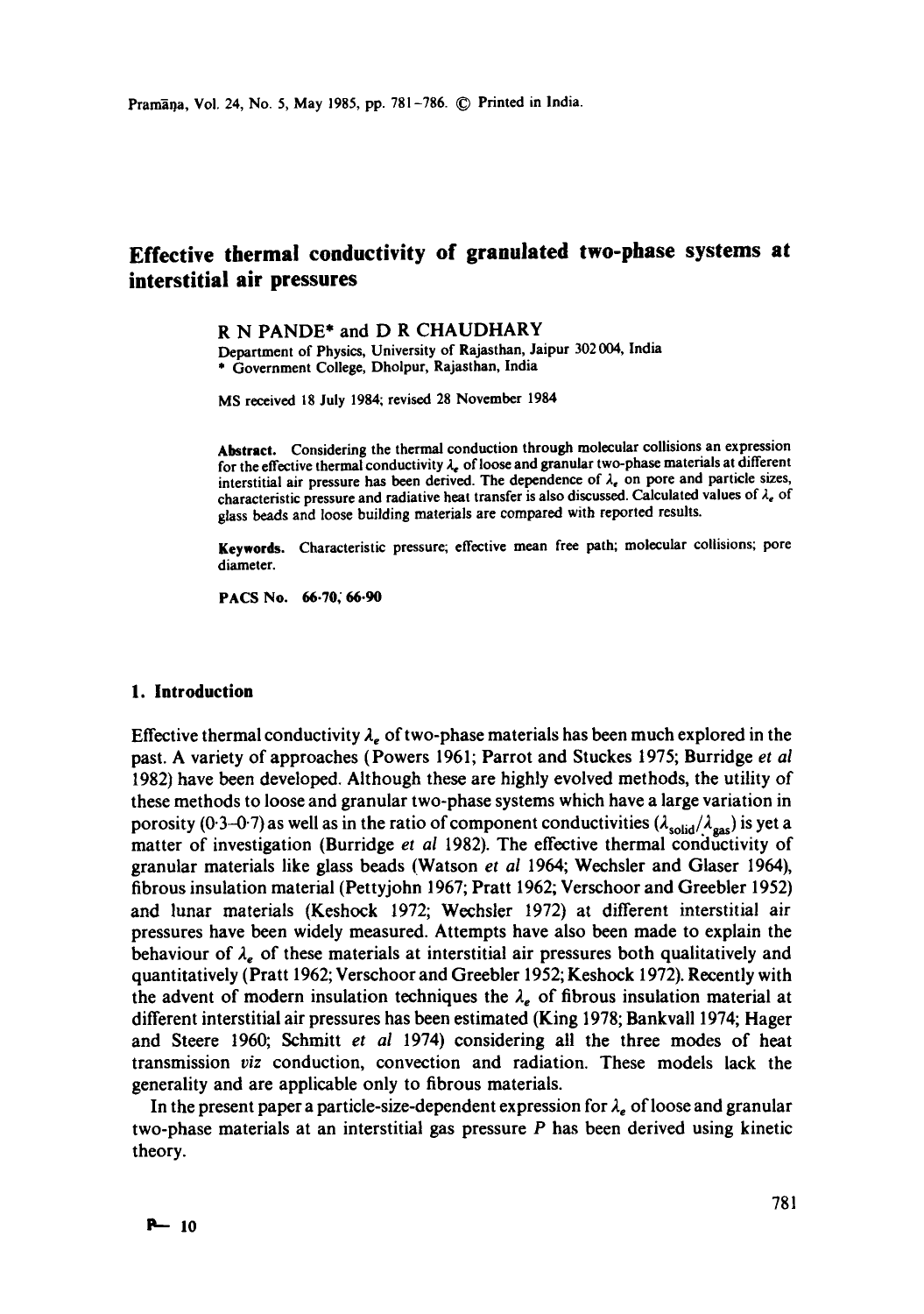## 2. Theory

#### 2.1 Dependence of  $\lambda_e$  on P

Loose and granular two-phase materials are systems made of solid grains and air. If the pore structure is assumed to remain invariant on varying the interstitial air pressure inside the pore, the decisive factors responsible for the variation in  $\lambda_e$  of the sample should be air pressure inside the pore and the pore diameter. In general the effective thermal conductivity of a loose and granular two-phase systems at an interstitial air pressure P should be

$$
\lambda_e = f(\lambda_s, \lambda_g, \psi, d \text{ and } P) + \lambda_r + \lambda_v, \tag{1}
$$

where  $\lambda_s$  and  $\lambda_g$  are the thermal conductivity values of solid and air phases,  $\psi$  is volume fraction of air and d is the pore diameter.  $\lambda_r$  and  $\lambda_v$  are the thermal conductivity contributions due to the radiative and convective heat transfers respectively.

Considering only the conduction part  $(\lambda)$  we find from (1)

$$
\frac{d\lambda_e}{dP} = \frac{\partial \lambda_e}{\partial \lambda_s} \left( \frac{\partial \lambda_s}{\partial P} \right) + \frac{\partial \lambda_e}{\partial \lambda_g} \left( \frac{\partial \lambda_g}{\partial P} \right) + \frac{\partial \lambda_e}{\partial \psi} \left( \frac{\partial \psi}{\partial P} \right) + \frac{\partial \lambda_e}{\partial d} \left( \frac{\partial d}{\partial P} \right) + \frac{\partial \lambda_e}{\partial P}.
$$
 (2)

Now, as the pore structure does not alter and  $\lambda_e$  and  $\lambda_x$  do not depend explicitly on P, (2) reduces to a simpler form. Thus

$$
\frac{\partial \lambda_e}{\partial P} = \frac{\partial \lambda_s}{\partial P} = \frac{\partial d}{\partial P} = \frac{\partial \psi}{\partial P} = 0,
$$
\n(3)

and 
$$
\frac{d\lambda_e}{dP} = \frac{\partial \lambda_e}{\partial \lambda_g} \left( \frac{\partial \lambda_g}{\partial P} \right).
$$
 (4)

# 2.2 Dependence of  $\lambda_q$  and P

Thermal conductivity  $\lambda_{g}$  of an unconfined gas having mean free path  $l_{f}$ , density  $\rho$ , mean velocity of molecules  $\bar{u}$ , specific heat  $C_v$ , pressure P and specific heat ratio  $\gamma$  is given (Eucken 1932) as

$$
\lambda_g = \frac{1}{4}(9\gamma - 5)\,\overline{u}\,C_v\rho\,l_f. \tag{4a}
$$

In a gas-solid two-phase system the interstitial gas is housed inside the pore. When d becomes comparable to  $l_f$ , the consideration of total probability of collision of molecules leads to the definition of the effective mean free path  $l_e$  (Pratt 1962; Keshock 1972; Sweet 1979; Speil 1964) for a pore confined gas as

$$
1/l_e = 1/l_f + 1/d. \tag{5}
$$

Here  $l_f$  is the mean free path of the same gas at the same pressure P whence the gas molecules have been in free space. In anology to (4a) the thermal conductivity of a pore confined gas at an interstitial air pressure P may be given as

$$
\lambda_g = \frac{1}{4}(9\gamma - 5)\overline{u}C_v\rho l_e. \tag{6}
$$

 $\rho$  is invariant for confined and unconfined air at the same pressure P. We also assume that  $\gamma$ ,  $\overline{u}$  and  $C_v$  are independent of interstitial air pressure and behave as a constant at room temperature. Let  $l_0$ ,  $\rho_0$  and  $\lambda_{g0}$  be the mean free path, gas density and thermal conductivity of free air at the atmospheric pressure  $P_0$ , we may then write (6) as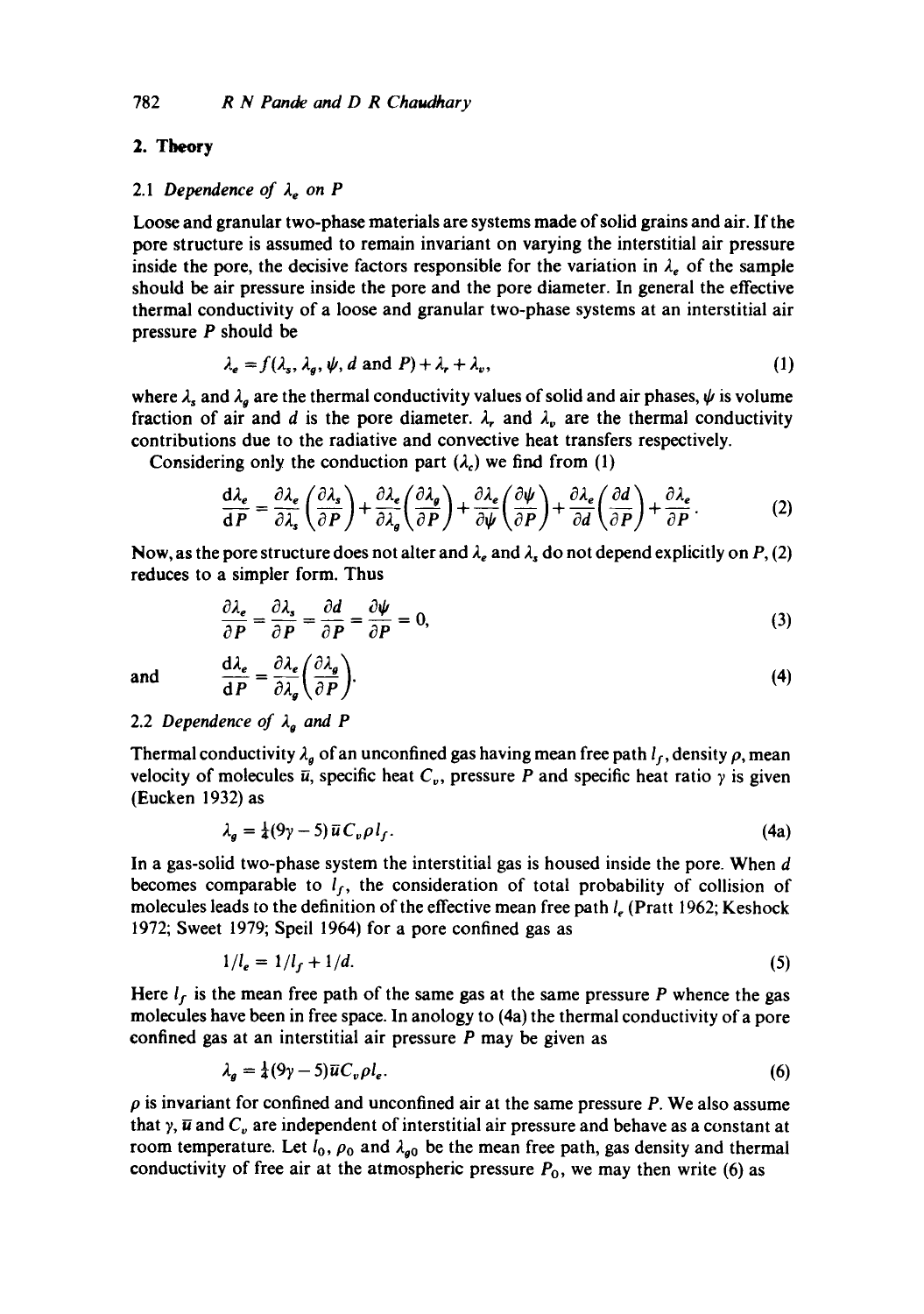*Thermal conductivity of two-phase materials*  783

$$
\lambda_g = \lambda_{g0} (l_e \rho / l_0 \rho_0). \tag{7}
$$

Using kinetic theory we have

$$
\rho/\rho_0 = P/P_0 \tag{8}
$$

**(9)** 

and  $l_0 P_0 = l_f P = \beta$  (a constant).

Substituting (8) and (9) in (7) we find,

$$
\lambda_g = \lambda_{g0} (Pl_e/\beta). \tag{10}
$$

Now, consider an interstitial air pressure  $P_c$  where

$$
l_f = d = \beta / P_c. \tag{11}
$$

Substituting the value of  $l_e$  and  $\beta$  from (5) and (11) respectively in (10) we have

$$
\lambda_g = \lambda_{g0} \frac{Pl_f}{(l_f + d)P_c} \,. \tag{12}
$$

As  $(dP_c/l_f) = P$ , we find

$$
\lambda_g = \lambda_{g0} [P/(P+P_c)]. \tag{13}
$$

# 2.3 *Thermal conductivity of gas-solid two-phase system*

Substituting the value of  $(\partial \lambda_{\alpha}/\partial P)$  from (13) in (4) and writing  $(\partial \lambda_{\alpha}/\partial \lambda_{\alpha})$  as  $\alpha$  we find

$$
\mathrm{d}\lambda_e/\mathrm{d}P = \alpha P_c \lambda_{g0} (P + P_c)^{-2},\tag{14}
$$

which on integration yields

$$
\lambda_e = -\alpha \lambda_{go} \left( 1 + \frac{P}{P_c} \right)^{-1} + K \text{ (constant)}.
$$
 (15)

Using boundary conditions

(i)  $P \to 0$ ,  $\lambda_q \to 0$  and  $\lambda_q \to \lambda_r + \lambda_q$ ,

and (ii) 
$$
P \rightarrow P_0
$$
,  $\lambda_g \rightarrow \lambda_{g0}$  and  $\lambda_e \rightarrow \lambda_{e0}$ ,

in (15) we obtain

$$
K = \alpha \lambda_{g0} + \lambda_r + \lambda_v, \alpha = (\lambda_{e0}/\lambda_{g0}), \qquad (16)
$$

and 
$$
\lambda_e = \lambda_{e0} (P/P + P_c) + \lambda_r + \lambda_v. \tag{17}
$$

### 2.4 *Characteristic pressure Pc*

 $P_c$  is the value of air pressure (interstitial) when  $l_f = d$ . Using (5), (13) and (17) together we find that as  $P \to P_c$ ,  $l_e = \frac{1}{2}l_f$ ,  $\lambda_g = \frac{1}{2}\lambda_{g0}$  and  $\lambda_e = \frac{1}{2}\lambda_{e0}$  *i.e.*  $P_c$  is the value of interstitial air pressure when effective thermal conductivity of gas-solid two-phase samples reduces to half its value at the atmospheric pressure.

# 2.5 Dependence of  $\lambda_c$  on pore and particle sizes

Substituting the value of  $P_c$  in (17) and considering the conduction part  $\lambda_c$  only we find,

$$
\lambda_c = \lambda_{e0} \left\{ 1 + (\beta/\mathrm{d}\,P) \right\}^{-1}.
$$
 (18)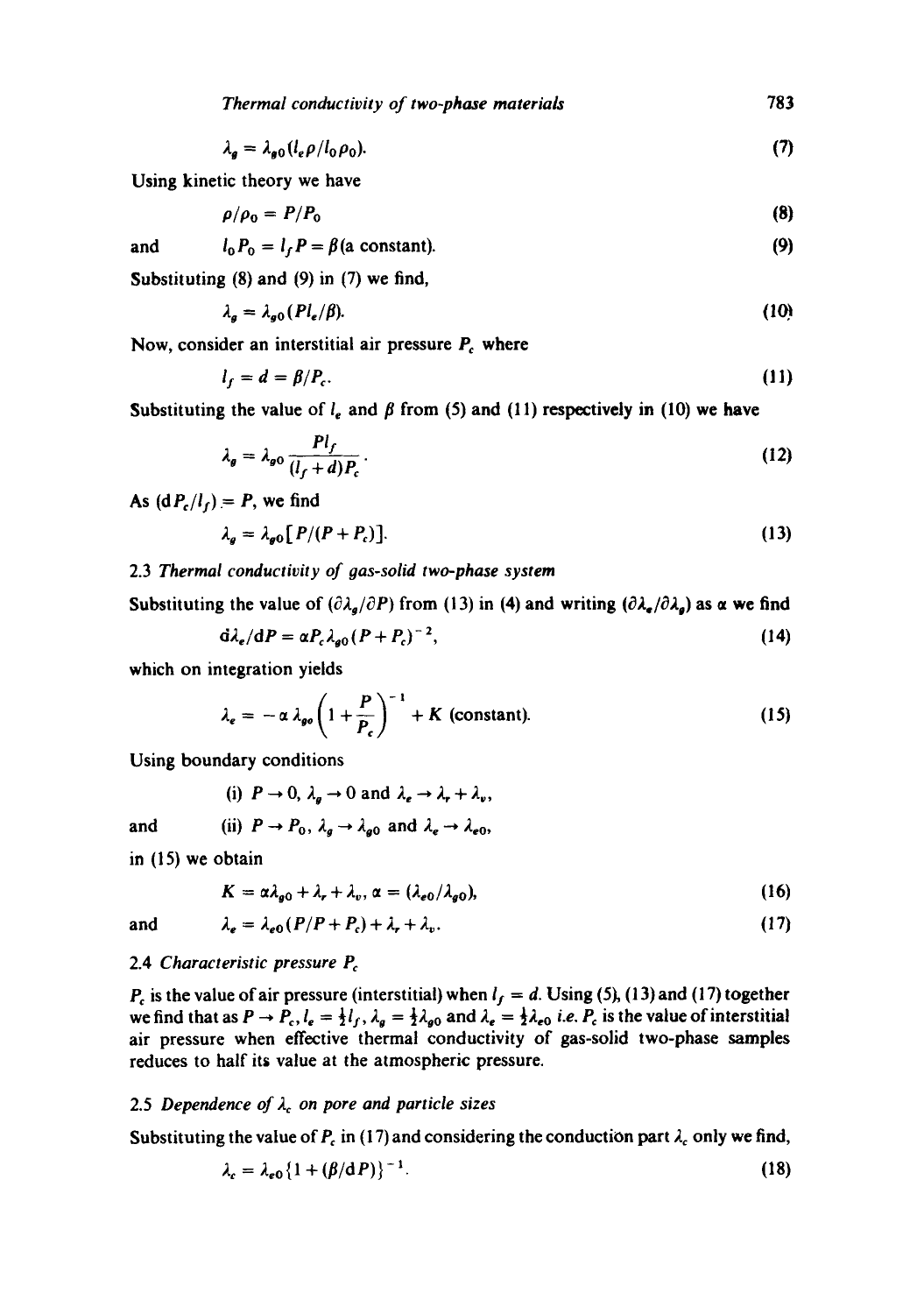For  $P \ge P_c$ ,  $\beta/dP \le 1$ , (18) becomes

$$
\lambda_c = \lambda_{e0} \left( 1 - \beta / dP \right),\tag{19}
$$

while for  $P \ll P_c$ ,  $\beta/dP \gg 1$ , (18) yields

$$
\lambda_c = \lambda_{e0} \frac{\mathrm{d}P}{\beta} \left( 1 - \frac{\mathrm{d}P}{\beta} \right). \tag{20}
$$

Expressions (19) and (20) exhibit the dependence of  $\lambda_e$  upon the pore diameter d. As the pore diameter in a regular packing is directly proportional to particle diameter D, we have

$$
d = aD. \tag{21}
$$

(In a simple cubic packing  $a = 0.4142135$ , and in a tetrahedral packing  $a = 0.1547007$ ). Thus for  $P \ge P_c$ 

$$
\lambda_c = \lambda_{e0} \left\{ 1 - (\beta/a) \frac{1}{PD} \right\} \tag{22}
$$

and for  $P \ll P_c$ 

$$
\lambda_c = \lambda_{e0}(a/\beta)(DP)\{1 - (a/\beta)(DP)\}.
$$
 (23)

Expressions (22) and (23) depict D and  $\lambda_{e0}$  as the factors responsible for the differences in  $\lambda_c$  of various two-phase gas solid systems at the same interstitial air pressure P. One notes through (22) and (23) that for a given sample  $\lambda_c$  should decrease as the particle size decreases.

#### 2.6 *Radiative heat transfer at very low pressure*

At very low pressures ( $P \rightarrow 0$ ) the effective thermal conductivity is contributed largely by the mechanism of radiation  $(\lambda_r)$ . The contribution  $\lambda_r$  has been evaluated for fibrous insulation material (Verschoor and Greebler 1952; King 1978; Schmitt *et ai* 1974; Strong *et al* 1960) alone. DeVries (1952) derived an expression for the reduced conductivity, consisting of solid conduction and radiative heat transfer at very low pressure for loose and granular material but so far the existing literature does not have any specific model for radiative heat transfer through loose and granular materials.

It is important to mention here that when  $P > P_c$ ,  $l_f < d$ . This indicates that a pore consists on an average of more than one air molecule in this region. For the region  $P < P_c, l_f > d$ . This represents a vacated pore. As there are no vacant pores in the region  $P > P_c$ , the dominant modes of heat transfer above and below  $P = P_c$  are conduction and radiation respectively. This consideration leads to the conclusion:

$$
P \to P_c, \ \lambda_r \to 0. \tag{24}
$$

# 2.7 *Contribution of convection*

The measurements (Bankvall 1974) of convection at normal pressure indicate that convection contribution  $\lambda_n$  is negligible in fibrous insulations while the present investigations (figure 1) at the same pressure indicate the presence of a small convection in loose building materials.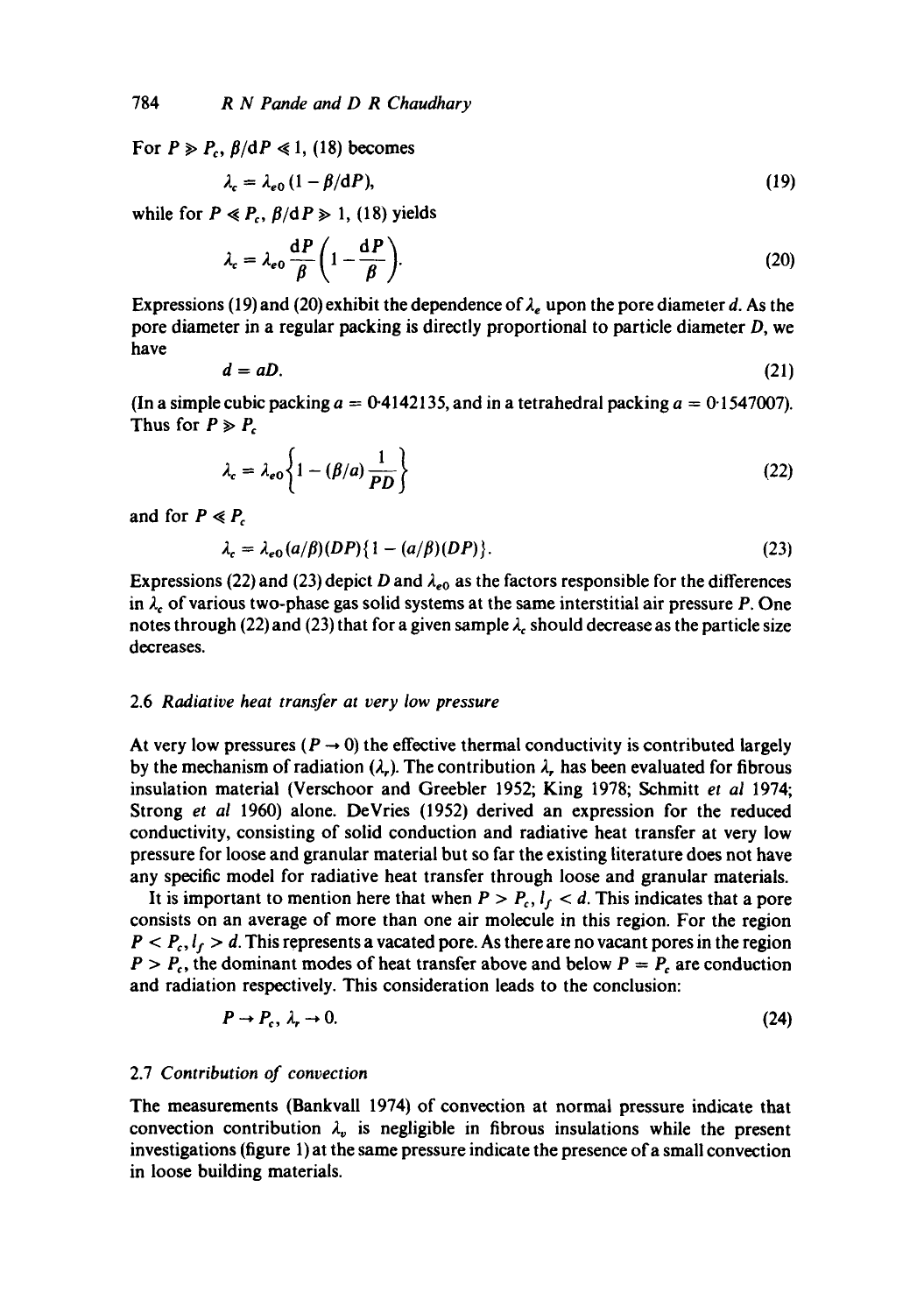

**Figure** 1. Effective thermal conductivity of loose building-materials and glass beads at varying interstitial air pressures. The continuous lines represent the calculated values of  $\lambda_e$ through (17) while the symbols represent the experimental values (Pande et *a11984;* Wechsler and Glaser 1964).

# **3. Comparison with experimental results and discussions**

Using (17)  $\lambda_e$  values of building materials like crushed mud, dune sand, brick powder, cement powder, concrete, mica powder, asbestos powder and lime (Pande *et al* 1984) and glass beads (Wechsler and Glaser 1964) have been calculated. The calculated values of  $\lambda_{\epsilon}$  along with the experimental values of these materials are plotted in figure 1. An agreement is seen for nearly all the considered materials in the pressure region 1 to 600 mm of Hg. Below 1 mm of Hg the reported values of  $\lambda_e$  are much larger as compared to the calculated values. The difference is due to the radiative heat transfer  $(\lambda)$ , through the pore. At about atmospheric pressure the reported values are slightly higher as compared to the calculated values indicating a very small heat transfer through convection.

A plot of  $\lambda_e$  (in normalized units of  $\lambda_e/\lambda_{e0}$ ) vs d of (17) at different interstitial air pressures is shown in figure 2 which investigates the dependence of  $\lambda_c$  upon pore and particle size. The measured values of  $\lambda_e$  of glass beads (Wechsler and Glaser 1964) at very low interstitial air pressure (0.01 mm of Hg) closely resembles the curve plotted at this pressure (figure 2).  $\lambda_{e0}$  is taken as 0.2 Wm<sup>-1</sup> K<sup>-1</sup> and d is determined through (21). We find from figure 2 that  $\lambda_c$  increases very sharply as the pore size or particle size increases in the pressure region 1 to 600 mm of Hg, while below the air pressure of 1 mm of Hg (0.1-0)  $\lambda_c$  is nearly independent of pore or particle diameter. The value of  $\lambda_c$ of loose materials whose pore diameter  $d < 100 \ \mu m$  is only 6% of its value at normal pressure when interstitial air pressure  $P < 0.1$  mm of Hg. This indicates that a microfined powder at very low pressure should work as a better insulator as compared to hazardous fibrous insulation material.